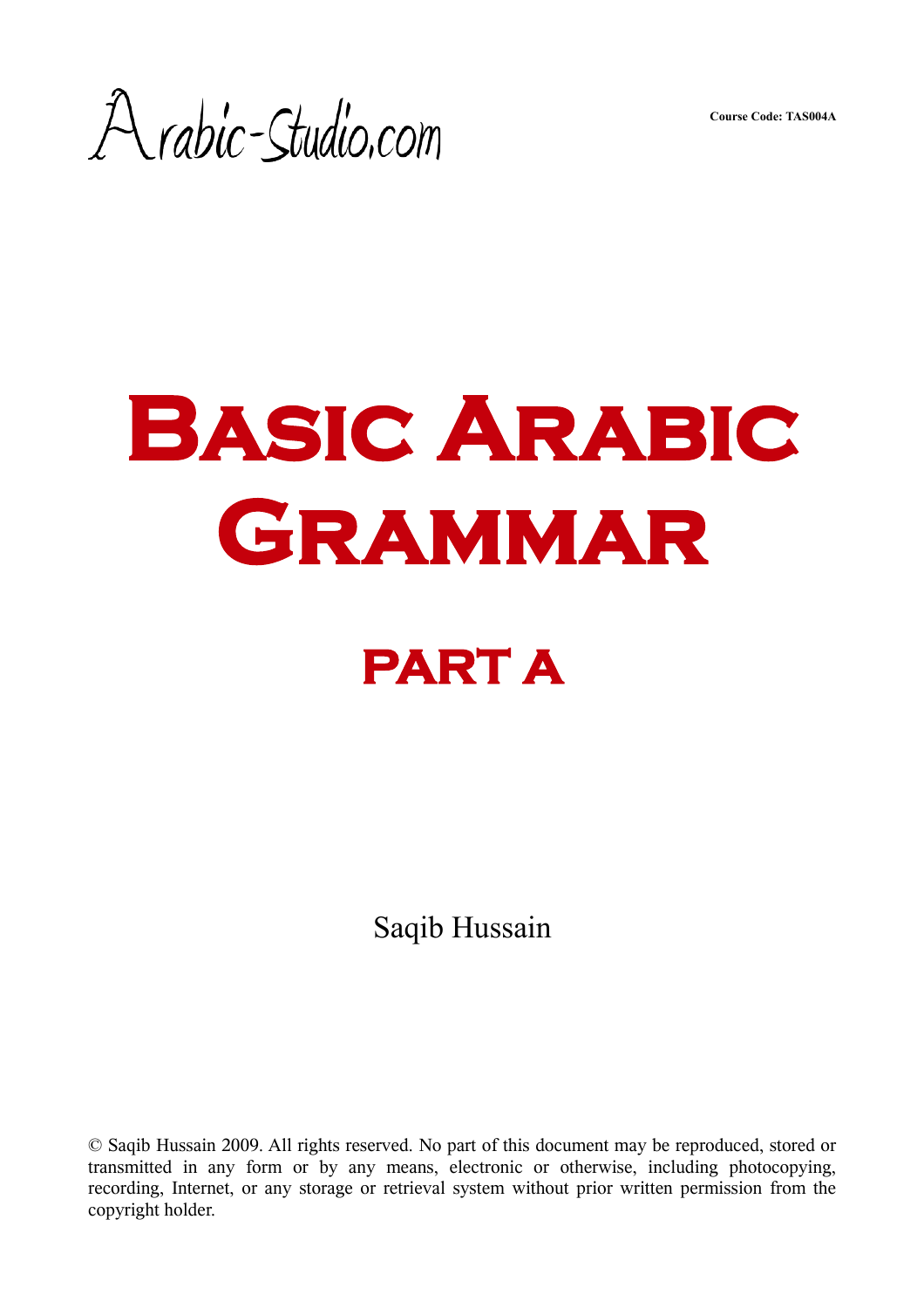# **Contents**

| $\mathbf{1}$            |  |
|-------------------------|--|
| $\overline{2}$          |  |
| $\mathbf{3}$            |  |
| $\overline{\mathbf{4}}$ |  |
| $5\overline{)}$         |  |
| 6                       |  |
| 7 <sup>7</sup>          |  |
| 8                       |  |
| 9 <sup>°</sup>          |  |
| <b>10</b>               |  |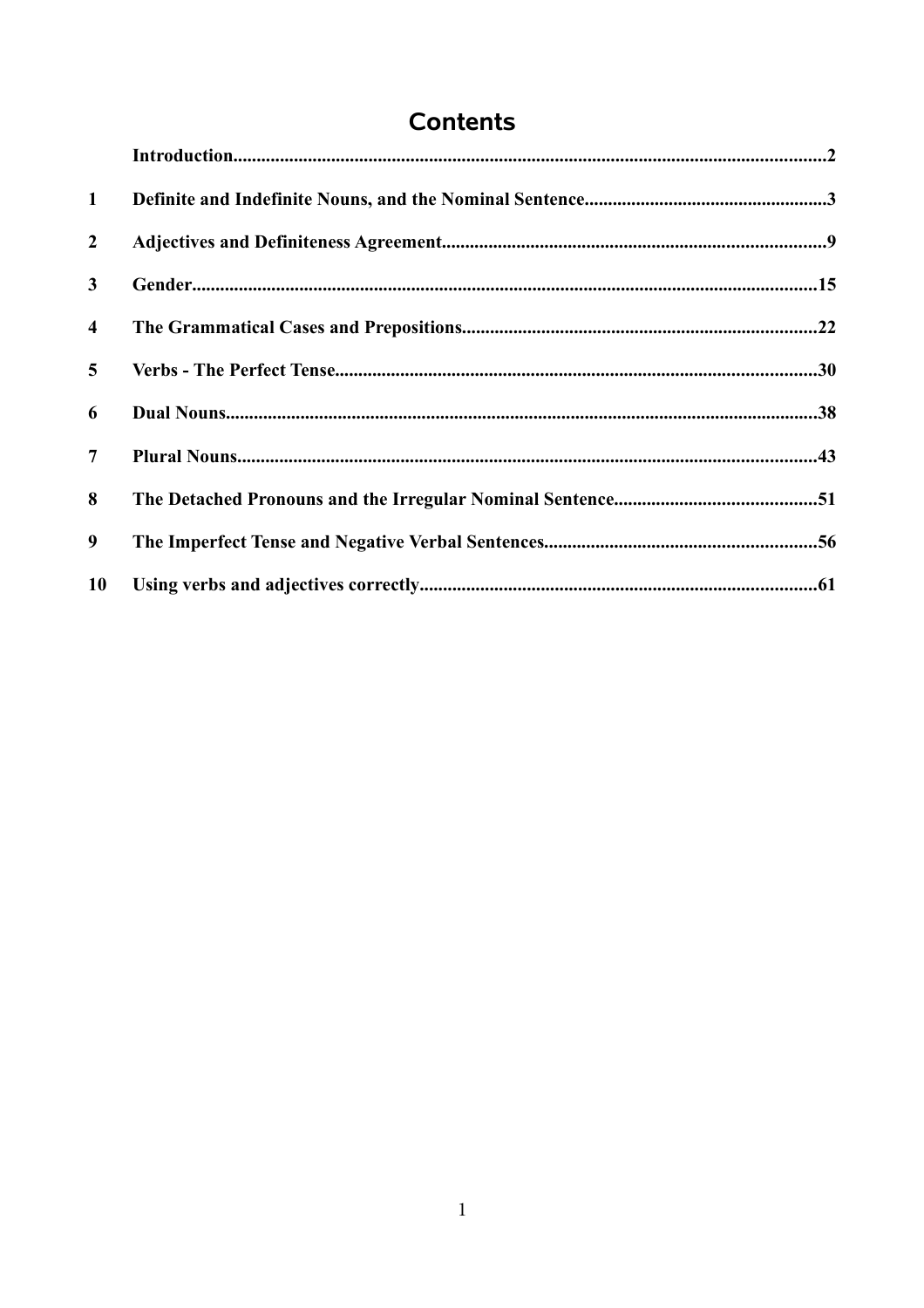# **Introduction**

This is the first part of a series of four courses (*Basic Arabic Grammar: Parts A - D*). By the end of the fourth course students should be able to recognise almost all of the grammatical constructions in any Arabic text, and understand the text with the use of an appropriate dictionary.

This first part focuses on correctly forming basic nominal and verbal sentences.

There are ten video lessons which accompany this textbook. Students will also need the following texts to derive the maximum benefit from this course:

- Basic Arabic Grammar: Part A Answer Key
- Vocabulary Tickets Pack

This grammar course assumes an understanding of the Arabic alphabet and vowel system, and the basic rules for reading and writing Arabic, as covered in the course *Reading and Writing the Arabic Script* (TAS001A).

It is suggested that students work through the ten chapters in this course in the following manner:

- 1. Read through each chapter;
- 2. Watch the video lesson for the chapter;
- 3. Re-read the chapter you should now have a thorough understanding of the main grammar points covered;
- 4. Memorise the vocabulary for the chapter using the Vocabulary Tickets Pack;
- 5. Attempt all of the translation exercises in writing, and check your answers in the Answer Key. Make sure you've understood any mistakes that you made.
- 6. As you work through the textbook, periodically review the translation exercises from prior chapters until you're able to complete them orally, without hesitation.

Before beginning this grammar course, students should read through the course *Introduction to Learning Arabic* (TAS003A), which explains how the vocabulary lists are organised, and gives a vocabulary memorization technique.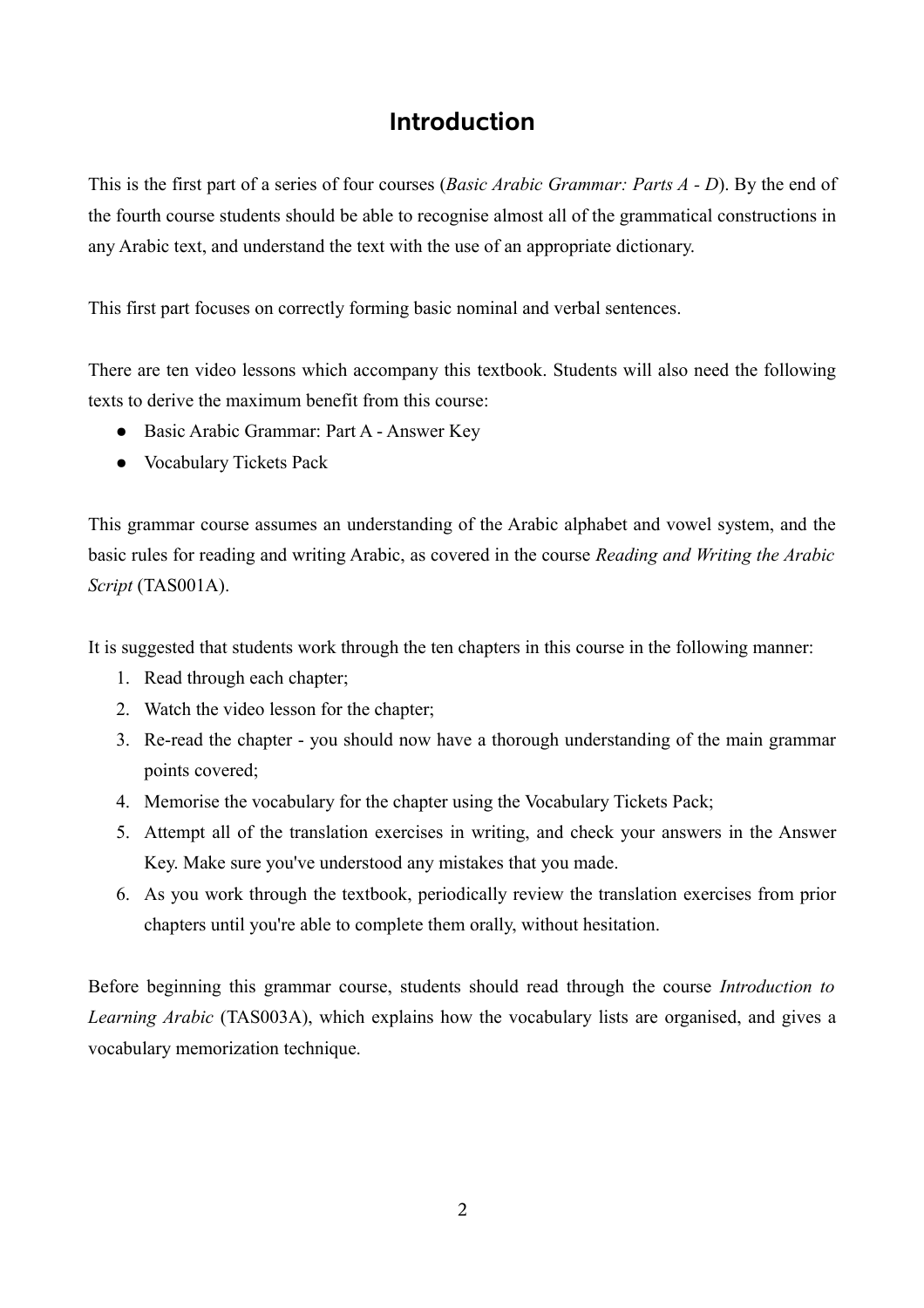# **1 Definite and Indefinite Nouns, and the Nominal Sentence**

### **A The Noun in Arabic**

Arabic nouns are either *indefinite* or *definite*.

Indefinite nouns take a tanwīn on their final letter, and are generally translated into English using the word 'a':

| a boy  | $\mathcal{C}$ |
|--------|---------------|
| a book | كتَابٌ        |
| a man  | ر مع مع       |

To make these nouns definite, we remove the tanwin and fix the word  $\hat{U}$  to the beginning of the word. This is generally translated using the word 'the':

| the boy  | أَلْمَ لَٰذُ |
|----------|--------------|
| the book | اَلْكِتَابُ  |
| the man  | ألوَّجُلُ    |

Unlike in English, adjectives in Arabic are also either definite or indefinite, just like the nouns. We'll come back to this point in the next chapter.

#### **B The Nominal Sentence**

The most basic sentence in Arabic is called the *nominal sentence*. This is of the form 'X is/are Y', such as 'The boy is tall', or 'The books are big.'

X is usually a definite noun, and is known as the *subject*. Y is usually an indefinite noun or an indefinite adjective, and is called the *predicate*.

This is illustrated below. Note that in Arabic we don't have a word for 'is/are' in the nominal sentence.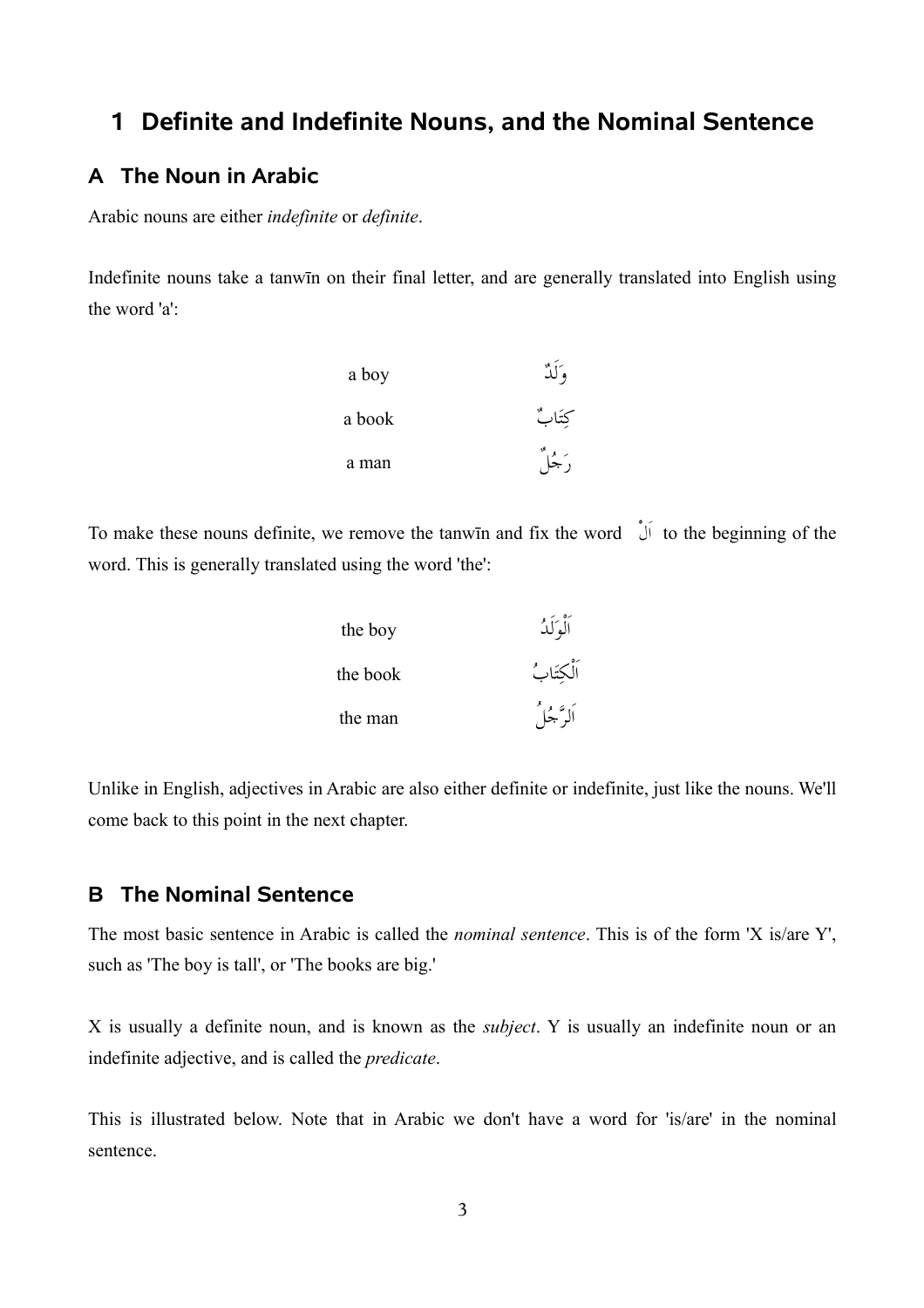| <b>The Nominal</b><br><b>Sentence</b> | <b>PREDICATE</b> | is/are | <b>SUBJECT</b> |
|---------------------------------------|------------------|--------|----------------|
| English Example                       | tall             | is     | The man        |
| Arabic Example                        | طويْل            |        | ألوهجو         |

Consider the following nominal sentences:

الباب كبير big is door The الرجل أستاذ teacher a is man The

#### **C The Singular Detached Pronouns**

We can replace the subject of a nominal sentence with a *pronoun*. For example, rather than saying 'The man is tall', we might want to say, 'He is tall'. The Arabic pronouns we use for this replacement are called the *detached pronouns*.

Detached pronouns are fully covered in Chapter 8; only the singular forms are given here. Note there are different words for 'you' in Arabic for addressing a male and a female person. We'll differentiate in English by using *SRm* (singular masculine) and *SRf* (singular feminine) in subscript.

| I                  | أناا     |
|--------------------|----------|
| you <sub>SRm</sub> | أنه يَبَ |
| <b>YOUSRf</b>      | أثبت     |
| $he/it^2$          | هُمُ     |
| she/it             |          |

<span id="page-4-0"></span><sup>1</sup> The ا of 1 انأ is silent, so it is pronounced as if it were: 1نأ .

<span id="page-4-1"></span><sup>2</sup> Note that there is no separate pronoun for 'it'. Instead, we just use هُوَ or الله or الله depending on whether the subject being referred to is masculine or feminine respectively (see Chapter 3).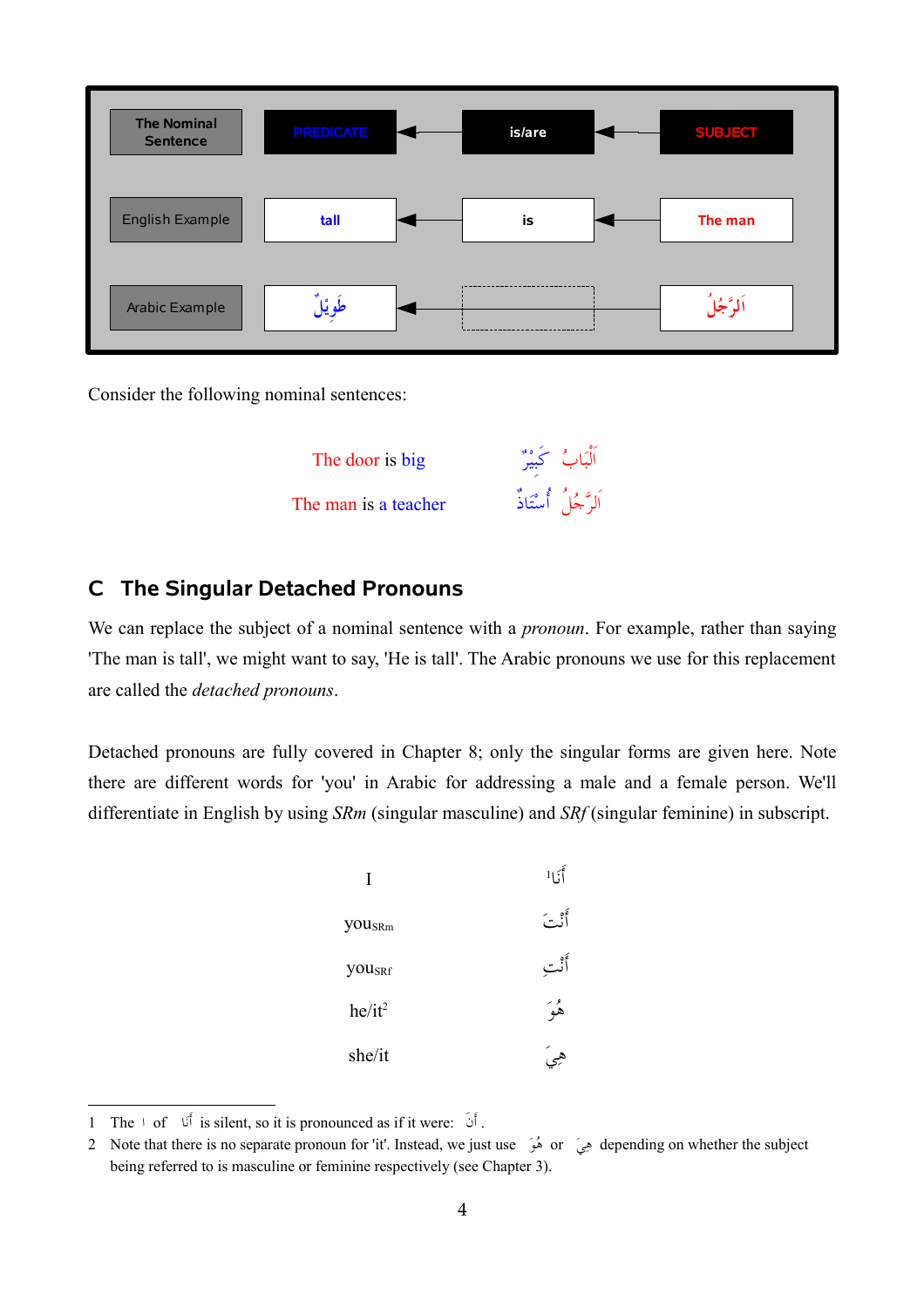Consider the following sentences:

| You <sub>sRm</sub> are tall | أَنْتَ طَوِيْلٌ |
|-----------------------------|-----------------|
| He is short                 | هُوَ قَصِيرٌ    |
| I am young                  | أَنَا صَغِيرٌ   |

### **D Using 'And' in the Nominal Sentence**

The word for 'and' in Arabic is  $\infty$ . Its use in the nominal sentence is very intuitive. Consider the following nominal sentences, each of which has more than one predicate:

The door is big and beautiful The man is a teacher and a student The street is long and wide

الباب كبير و جم الرجل أستاذ و طال الشَّارِعُ طوِيْلٍ وَ وَاسِ

'And' can also be used to link two nominal sentences together:

|                                               | The sea is big and the river is small |  |  | ٱلْبَحْرُ كَبِيْرٌ وَ النَّهْرُ صَغِيرٌ     |
|-----------------------------------------------|---------------------------------------|--|--|---------------------------------------------|
| The man is a teacher and the boy is a student |                                       |  |  | اَلرَّ جُلُ أَسْتَاذٌ وَ الْوَلَدُ طَالِبٌ  |
| The chair is old and the door is new          |                                       |  |  | اَلْكُرْسِيُّ قَدِيْمٌ وَ الْبَابُ جَدِيْدٌ |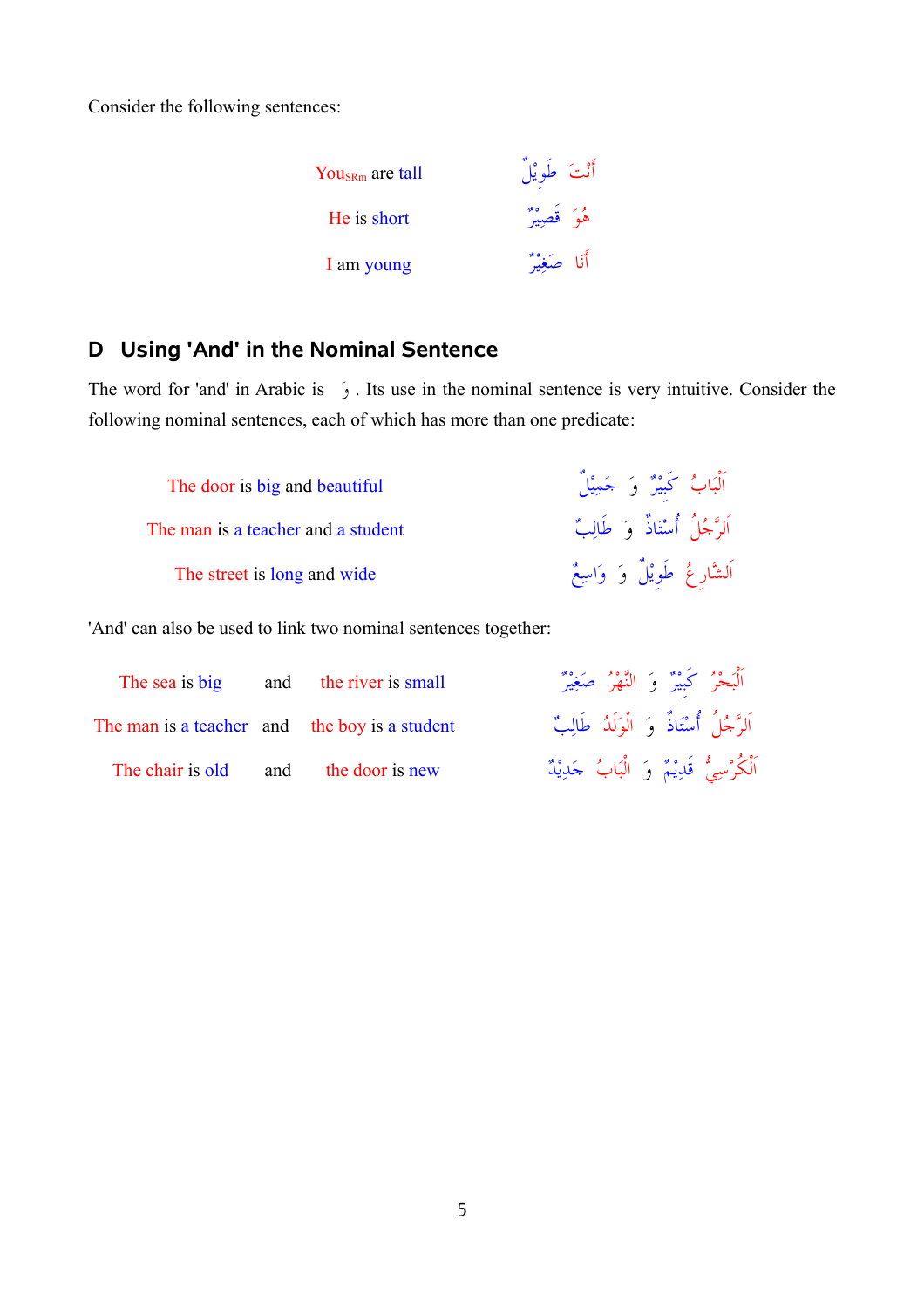### **Vocabulary**

| man   PL                 | رَجُلٌ   رجَالٌ                  |
|--------------------------|----------------------------------|
| boy, son   $PL$          | وَلَدٌ   أَوْلاَدٌ               |
| teacher $ PL$            | أُسْتَاذٌ   أَسَاتِذَةٌ          |
| student   $2PLS3$        | طَالِبٌ   طُلاَّبٌ ، طَلَبَةٌ    |
| river   PL               | نَهْرٌ   أَنْهَارٌ               |
| $sea$   2PLS             | بَحْرٌ   بحَارٌ ، أَبْحُرٌ ْ     |
| book   PL                | كِتَابٌ   كُتُبٌ                 |
| street   PL              | شَارِعٌ   شَوَارِعُ <sup>4</sup> |
| chair $ PL$              | م<br>كُرْسِيٌّ   كَرَاسِيُّ      |
| door; chapter   PL       | بَابٌ   أَبْوَابٌ                |
| the Nile                 | ألتيل                            |
| big, great   $PL^5$      | كَبِيرٌ   كِبَارٌ                |
| small, young   PL        | صَغِيْرٌ   صِغَارٌ               |
| old, ancient   PL        | قَلِيْمٌ   قُدَمَاءُ             |
| $new$   2PLS             | جَلِيْلٌ   جُلَدٌ ، جُلُدٌ       |
| long, tall $ PL$         | طَوِيْلٌ   طِوَالٌ               |
| short $ PL$              | قَصِيْرٌ   قِصَارٌ               |
| beautiful, handsome   PL |                                  |

<span id="page-6-0"></span><sup>3</sup> A single Arabic word may have a number of plurals. This is true of a few English words too (e.g. the plurals of *antenna* are *antennas* and *antennae*, the plurals of *fungus* are *fungi* and *funguses*), but is much more common in Arabic.

<span id="page-6-1"></span><sup>4</sup> Notice that unlike most of the other words here, 1عاروش doesn't have a tanwīn ending. Such words are called *diptotes*, and will be covered in *Basic Arabic Grammar: Part B*. For now, treat such words like any other, except that they **must never have a tanwīn ending**. You will also encounter other odd-looking plurals in the vocabulary lists (e.g. أرَاض in Chapter 3 and قرَّى in Chapter 10); these words should of course be learnt, but will be dealt with in *Basic Arabic Grammar: Part B*.

<span id="page-6-2"></span><sup>5</sup> Many Arabic adjectives have plurals. This is needed for agreement between nouns and adjectives (see Chapter 7).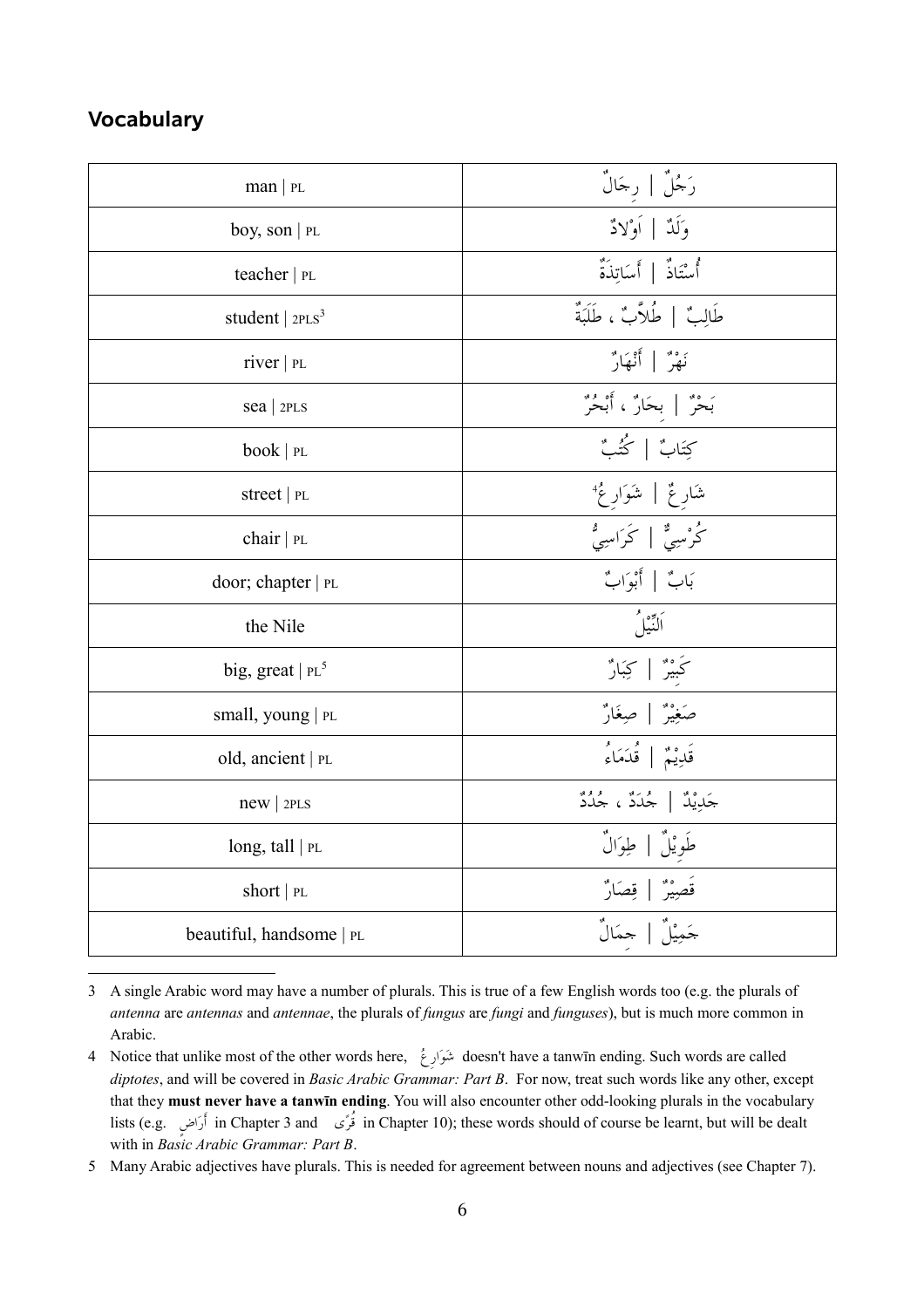| broken      | مَكْسُورٌ  |
|-------------|------------|
| broad, wide | 28<br>واسع |

# **Translation Exercises**

*Exercise 1A*

- ١ رَجُلٌ وَ وَلَدٌ.
- ٢ الأسْتَاذ وَ الطالِبُ.
	- ٣ الأسْتَاذ جَدِيْدٌ.
		- ٤ أنا طويل.
			- ٥ النَّيْل قدِيْمٌ.
		- ٦ النHيل نهر.
	- ٧ البحر كبير.
- ٨ البَابُ قَدِيْمٌ وَ مَكسُورٌ".
- ٩ الكِتَابُ قَدِيْمٌ وَ حَمِيْلٍ.
- ١٠ الطالِبُ صَغِيْرٌ. هُوَ قصِيْرٌ.
- ١١ الكرْسِيُّ طوِيْل. هُوَ جَمِيْل.
	- ١٢ الوَلَدُ صَغِيْرٌ وَ حَمِيْلٍ.
- ١٣ البَابُ كبيْرٌ وَ وَاسِعٌ وَ حَمِيْلٍ.
	- ١٤ أَنْتَ رَجُلٌ وَ أَنَا وَلَدٌ.
- ١٥ الشَّارِعُ حَدِيْدٌ وَ قصِيْرٌ وَ النَّهْرُ قدِيْمٌ وَ طويْل.

#### *Exercise 1B*

- 1. The river and the sea.
- 2. A book and a chair.
- 3. The street is long.
- 4. He is a boy.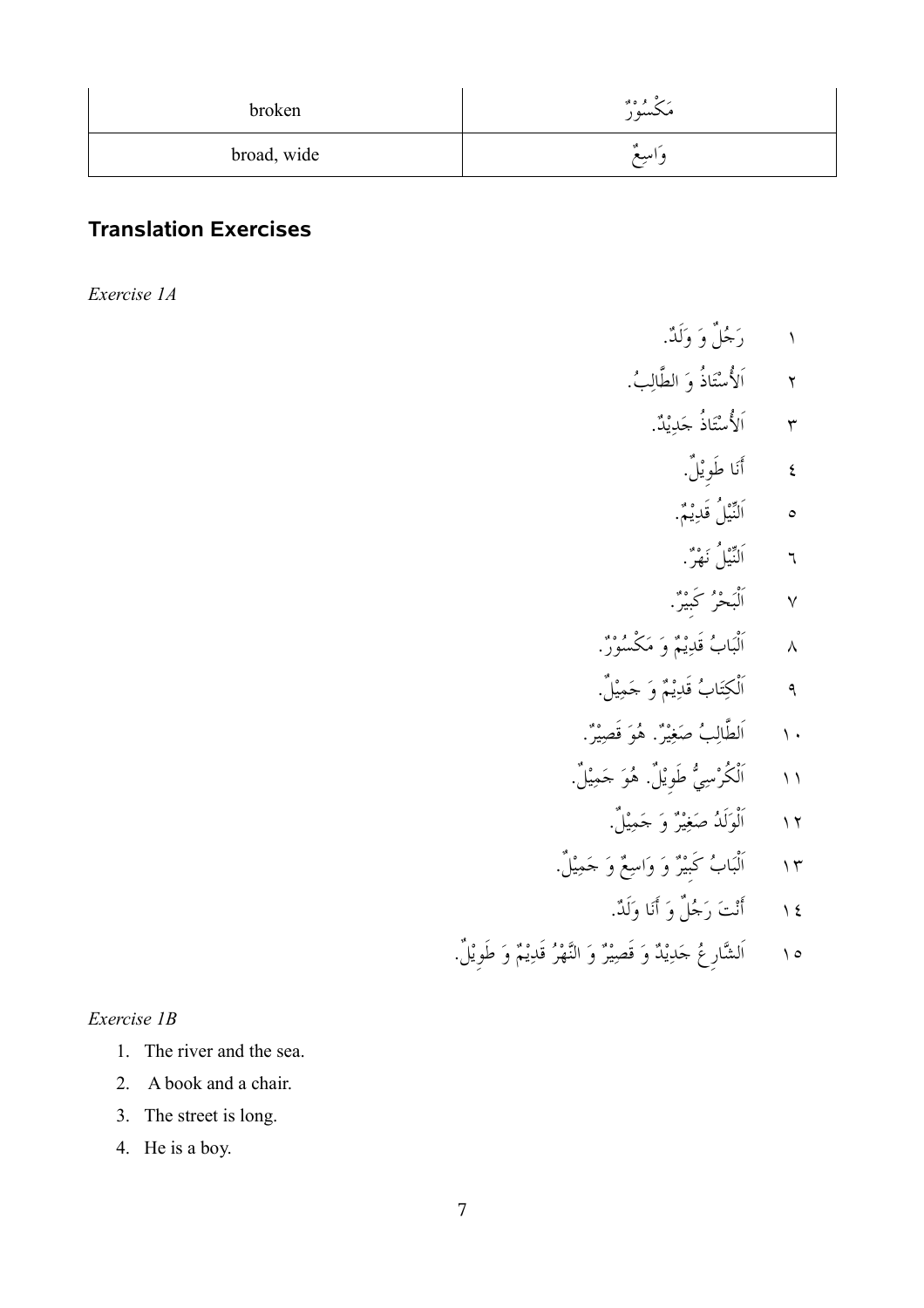- 5. The Nile is ancient.
- 6. I am a student and  $you_{SRm}$  are a teacher.
- 7. The door is tall.
- 8. The sea is small and beautiful.
- 9. The door is beautiful. It is big.
- 10. The boy is young and short.
- 11. The man is big and the boy is tall.
- 12. You<sub>SRm</sub> are tall and he is short.
- 13. The chair is big, old and broken<sup>[6](#page-8-0)</sup>.
- 14. The teacher is tall and the student is short.
- 15. The book is small and new, and the chapter is short and beautiful.

<span id="page-8-0"></span><sup>6</sup> This should be translated as if it were: 'The chair is big **and** old **and** broken.' As a general rule, in Arabic we use 1و to separate items in a list like the three predicates in this example, where in English we would use commas.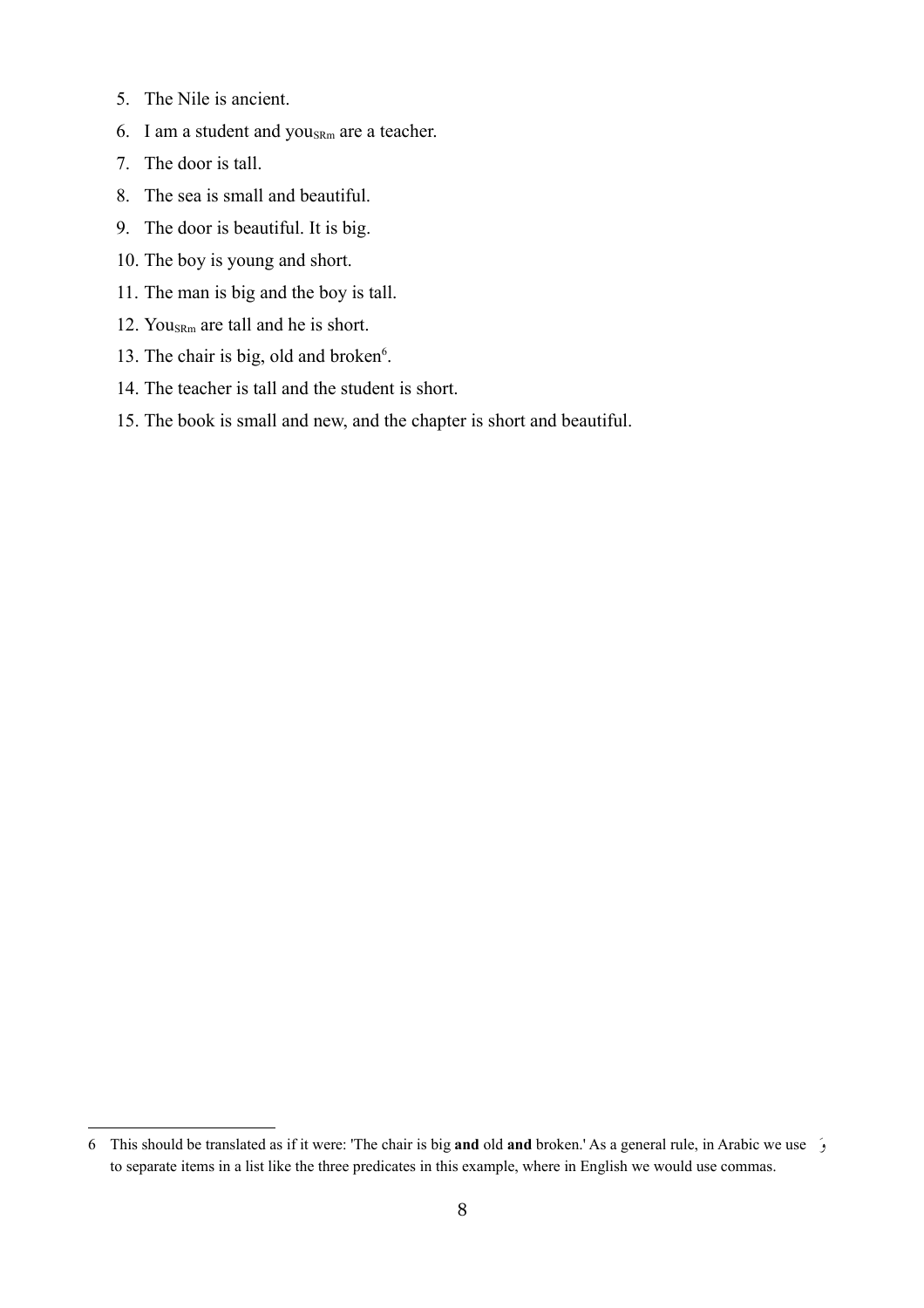# **2 Adjectives and Definiteness Agreement**

## **A Adjectival Agreement**

There are two things we must remember about adjectives in Arabic:

Firstly, they come *after* the nouns that they describe, unlike in English, where they occur before the nouns. So, whereas in English we would say 'a narrow sword', in Arabic we say 'a sword narrow': . سَيْفُ ضَيِّقُ

Secondly, the adjective must *agree* with the noun it describes in four ways:

#### *1. Definiteness*

If the noun is definite, its adjective must also be definite; if the noun is indefinite, its adjective must also be indefinite.

*2. Gender*

[See Chapter 3]

*3. Case*

[See Chapter 4]

*4. Number*

[See Chapters 6 and 7]

This chapter will focus on definiteness agreement. Consider the following phrases, in which the adjectives agree with their nouns in being definite or indefinite:

| a narrow sword              |                                |
|-----------------------------|--------------------------------|
| the narrow sword            | اَلسَّيْفُ الضَّيِّقُ          |
| a clean cup                 | فنْجَانٌ نَظِيْفٌ              |
| the clean cup               | ٱلْفنْجَانُ النَّظِيْفُ        |
| a narrow, ugly, dirty house | بَيْتٌ ضَيِّقٌ قَبِيْحٌ وَسِخٌ |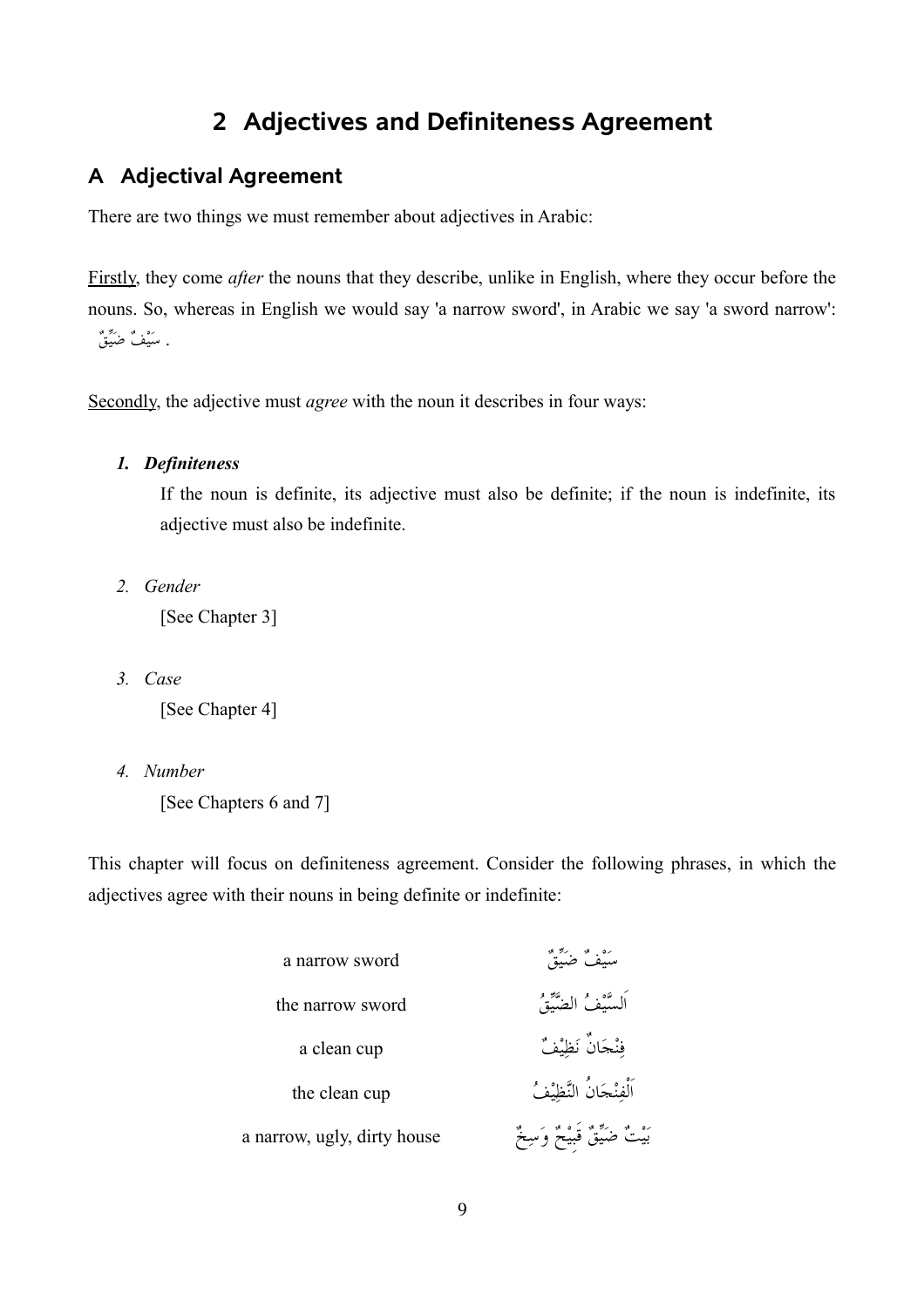the narrow, ugly, dirty house

البيت الضيHق القبيح الوس

Note that when there is a series of adjectives, as in the last two examples, each one must agree with its noun in the four ways described above.

# **B Adjectives in the Nominal Sentence**

We can now make our nominal sentences more sophisticated, by giving the subject and/or the predicate their own adjectives. This is illustrated below:



Consider the following sentences:

**البيت The** *narrow* **house** is **clean الستاذ** الحسن **قصير short** is **teacher** *good* **The** ا<mark>َلْبُسْتَانُ</mark> الْقَبَيْحُ حَارٌّ وَ وَسِخٌ **The** *ugly* **garden** is **hot** and **dirty** 

# **C Forming Questions**

By putting the particle 1له or the particle 1أ in front of a statement, we turn that statement into a question:

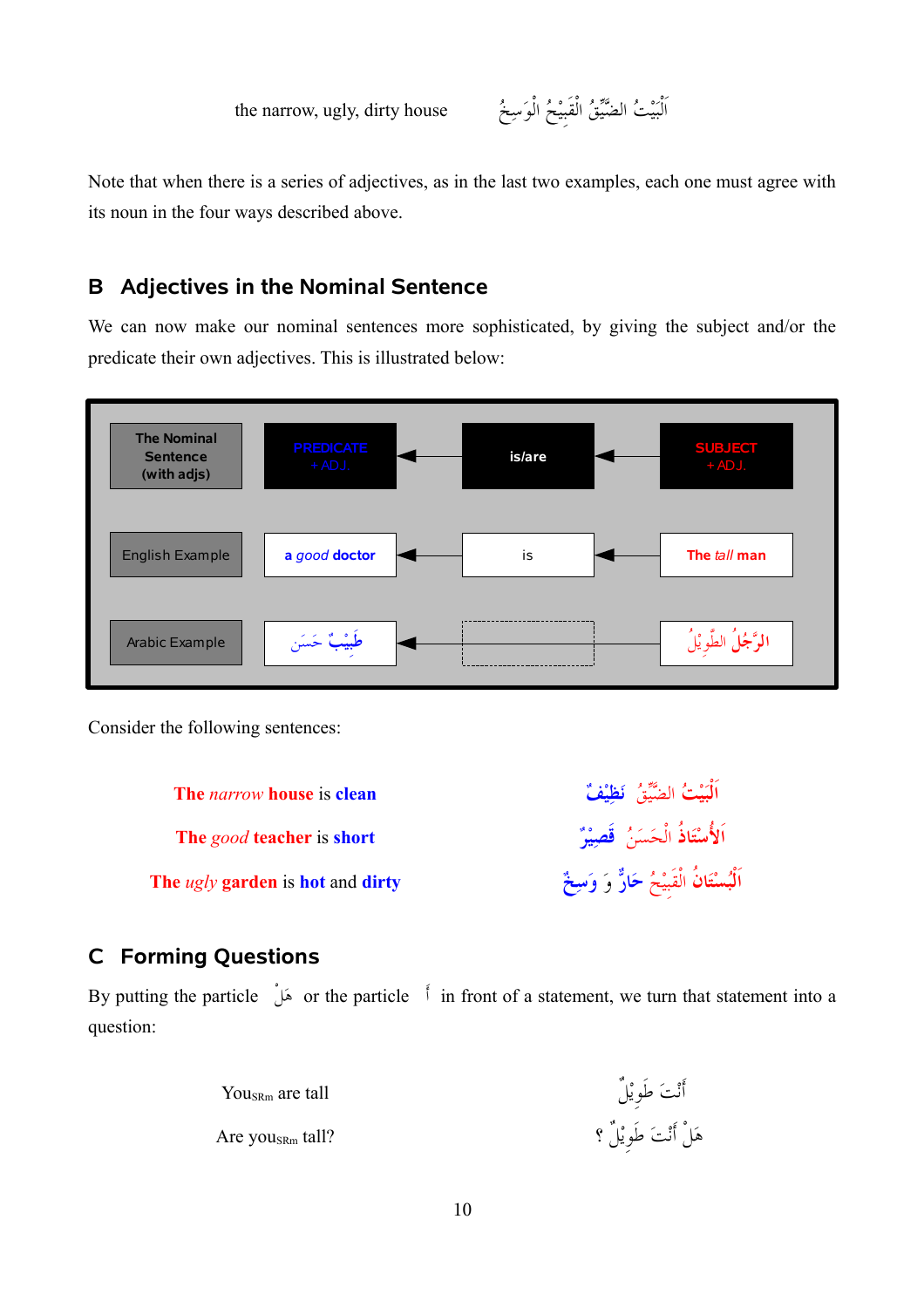| He is short                              | هُمَ قَصِيرٌ                          |
|------------------------------------------|---------------------------------------|
| Is he short?                             | أَ هُوَ قَصِيرٌ ؟                     |
| The narrow house is clean                | الْبَيْتُ الضَّيِّقُ نَظِيْفُ         |
| Is the narrow house clean <sup>7</sup> ? | هَلِ الْبَيْتُ الضَّيِّقُ نَظِيْفٌ ؟  |
| The good teacher is short                | الأُسْتَاذُ الْحَسَنُ قَصِيْرٌ        |
| Is the good teacher short?               | هَلِ الأُسْتَاذُ الْحَسَنُ قَصِيْرٌ ؟ |

In response to such questions, the word for 'yes' is  $\leftrightarrow$ , and the word for 'no' is  $\leftrightarrow$ .

Questions are fully covered in Chapter 19.

<span id="page-11-0"></span><sup>7</sup> When we put the particle 1له in front of a word which begins with a connecting hamzah, such as 1لا , we encounter the *double-sukūn problem*: the ل of 1له and the ل of 1لا both have a sukūn, and they are consecutive letters (remember, we're ignoring the connecting hamzah). To make the word pronounceable, we have to give the first ل a kasrah, which turns it into: 1له . This is the default way to avoid double-sukūns: change the first sukūn to a kasrah.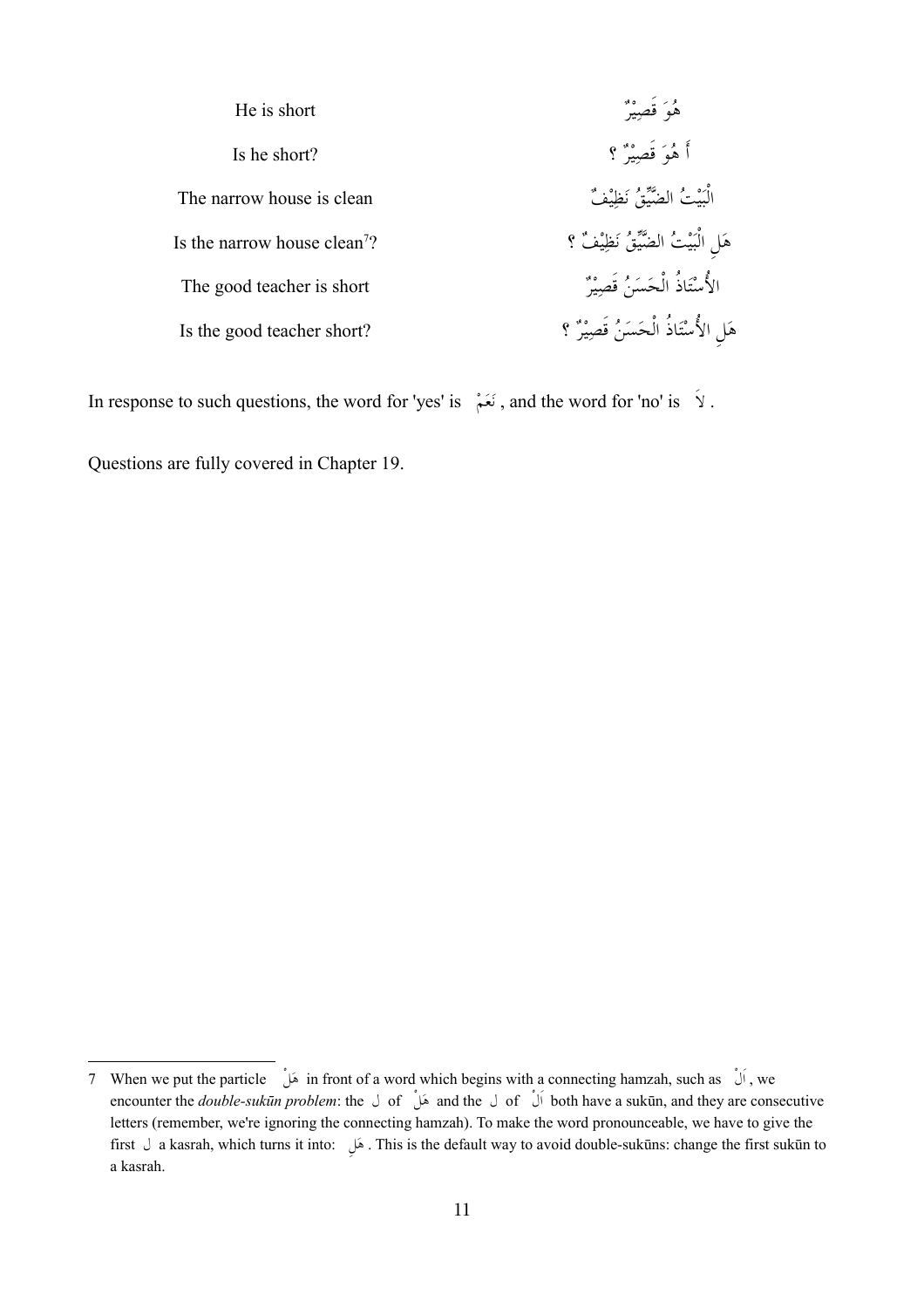# **Vocabulary**

| garden   PL                                         | بُسْتَانٌ   بَسَاتِينُ                    |
|-----------------------------------------------------|-------------------------------------------|
| stone   PL                                          | حَجَرٌ   أَحْجَارٌ                        |
| house $ PL$                                         | <sup>ره م</sup> ُ   <sup>مِوْ ه</sup> ُ ] |
| wall $ PL$                                          | حَائِطٌ   حِيْطَانٌ                       |
| pen   PL                                            | قَلَمٌ   أَقْلاَمٌ                        |
| $cup$   PL                                          | فِنْجَانٌ   فَنَاجِيْنُ                   |
| plate $ PL$                                         | صَحْنٌ   صُحُوْنٌ                         |
| lesson  PL                                          | دَرْسٌ   دُرُوْسٌ                         |
| SWOrd   PL                                          | سَيْفٌ   سُيُوْفٌ                         |
| clean   $PL$                                        | نَظِيْفٌ   نُظَفَاءُ                      |
| dirty                                               | وَسِخٌ<br>حَسَنٌ   حِسَانٌ                |
| good, beautiful   PL                                |                                           |
| bad, wicked                                         | ریں <sup>پو</sup><br>سىيىئ                |
| ugly   p <sub>L</sub>                               | قَبِيْحٌ   قِبَاحٌ                        |
| hard, strong, powerful [thing]; stern [person]   PL | شَدِيْدٌ   شِدَادٌ                        |
| $distant$   PL                                      | بَعِيْدٌ   بُعَدَاءُ                      |
| present   PL                                        |                                           |
| narrow                                              |                                           |
| hot                                                 | ځار                                       |
| dead   PL                                           | مَيّتٌ   أَمْوَاتٌ                        |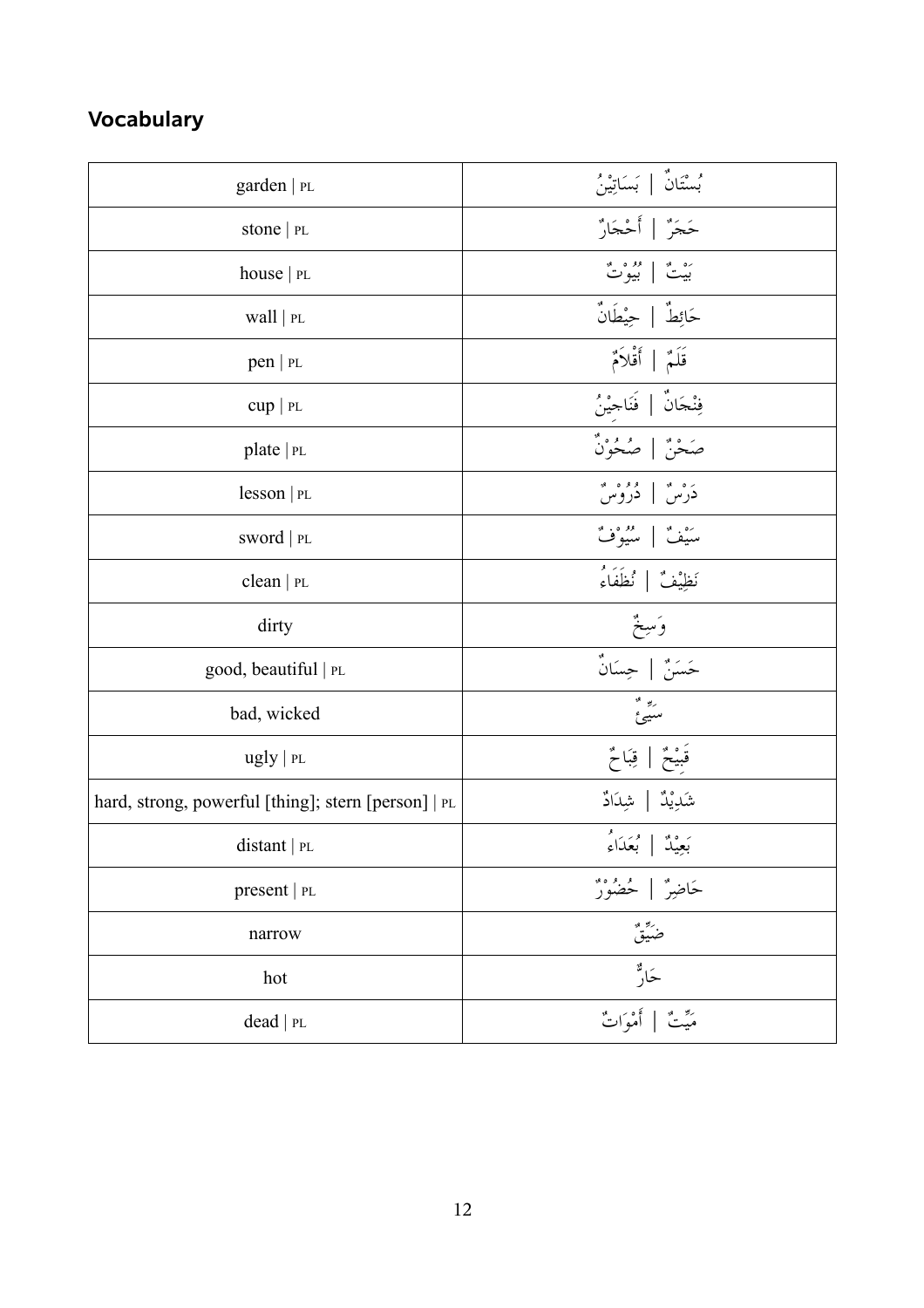### **Translation Exercises**

*Exercise 2A*

- ١ الدَّرْسُ القصِيْرُ.
- ٢ ٪ مَعَلِ الوَلدُ حَاضِرٌ؟ نَعَمْ، أَنَا حَاضِرٌ وَ هُوَ حَاضِرٌ.
	- ٣ القلم القد يم.
	- ٤ صَحْنٌ صَغِيْرٌ.
	- ه البُسْتَان النَّظِيْفُ بَعِيْدٌ.
- ٦ هل الف نجان الحار7 مكسور؟ نعم، هو مكسور.
	- ٧ اَلْبَيْتُ الْقَبِيْحُ ضَيِّقٌ.
	- ٨ النَّيْل نَهْرٌ وَاسِعٌ. أَ هُوَ طوِيْل؟ نَعَمْ، هُوَ طوِيْل.
		- ٩ ٪ أَ أَنْتَ وَلَدٌ حَسَنٌ؟ نَعَمْ، أَنَا وَلَدٌ حَسَنٌ.
			- ١٠ \_ \_ اَلأُسْتَاذُ دَجُلٌ مَيّتٌ.
- ١١ السَّيْفُ الحَدِيدُ الطوِيْل وَسِخٌ. أَ هُوَ مَكسُوْرٌ؟
	- ١٢ الحَجَرُ الكبيْرُ الشَّدِيْدُ حَمِيْلٍ.
	- ١٣ ٪ هَلِ الطالِبُ وَلَدٌ سَيِّئَ قَبَيْحٌ؟ لا، هُوَ حَسَنٌ.
		- ١٤ الرَّحْل أَسْتَاذ حَمِيْل طوِيْل.
		- ١٥ الحَائِط الشَّدِيْدُ القدِيْمُ ضَيِّقٌ وَ قصِيْرٌ.

#### *Exercise 2B*

- 1. A good lesson.
- 2. The long wall.
- 3. A broken pen.
- 4. The hot stone.
- 5. Is the new chair dirty? No, it is clean.
- 6. The strong door is narrow.
- 7. The big garden is far.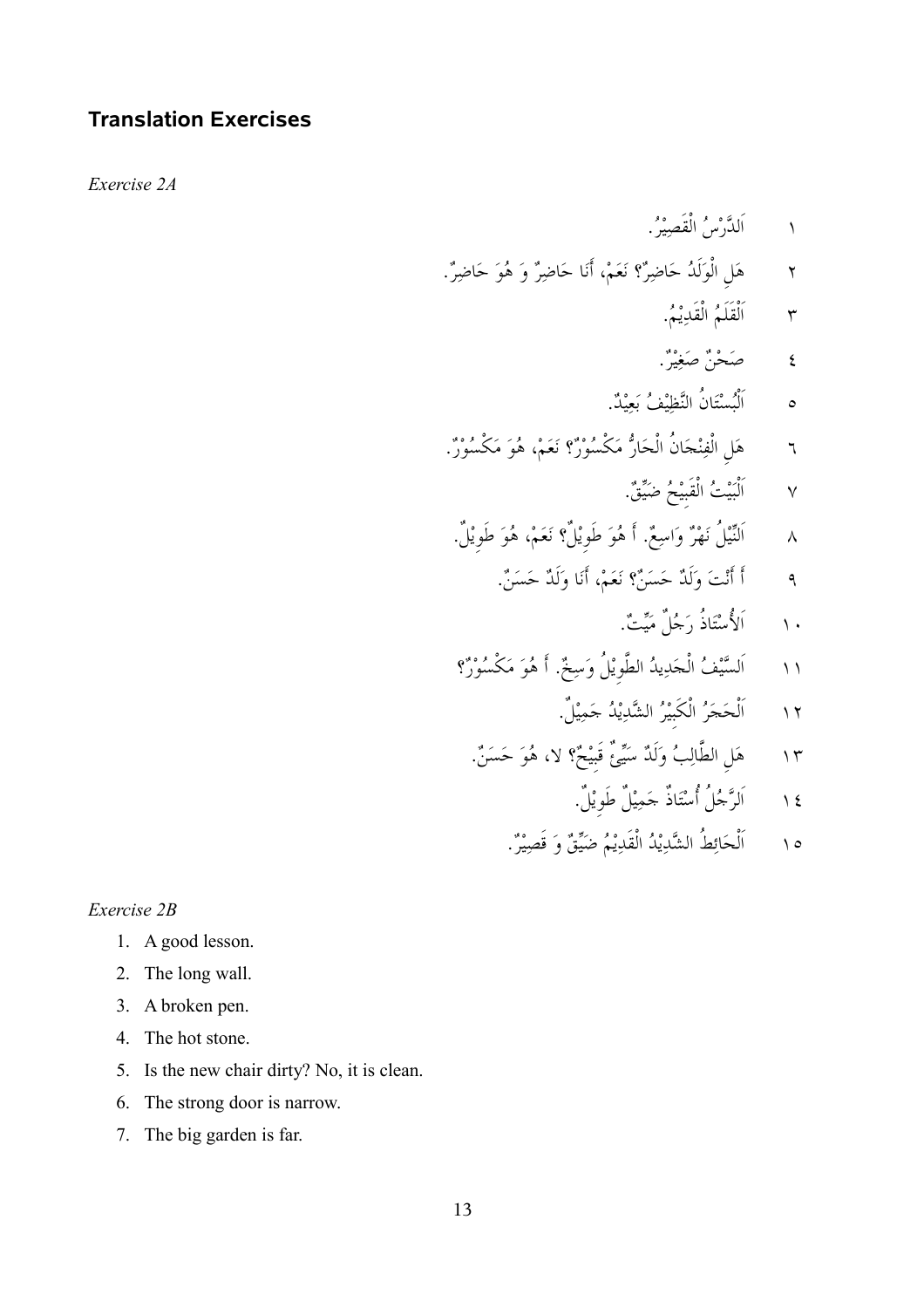- 8. The teacher is a man. He is a small man.
- 9. Is the Nile a sea? No, it is a big river.
- 10. The beautiful student is dead.
- 11. The old house is ugly and the short street is bad.
- 12. The big wide cup is clean and new.
- 13. The ugly old book is long and bad.
- 14. The beautiful, distant sea is hot and powerful.
- 15. The good, small sword is dirty and broken.